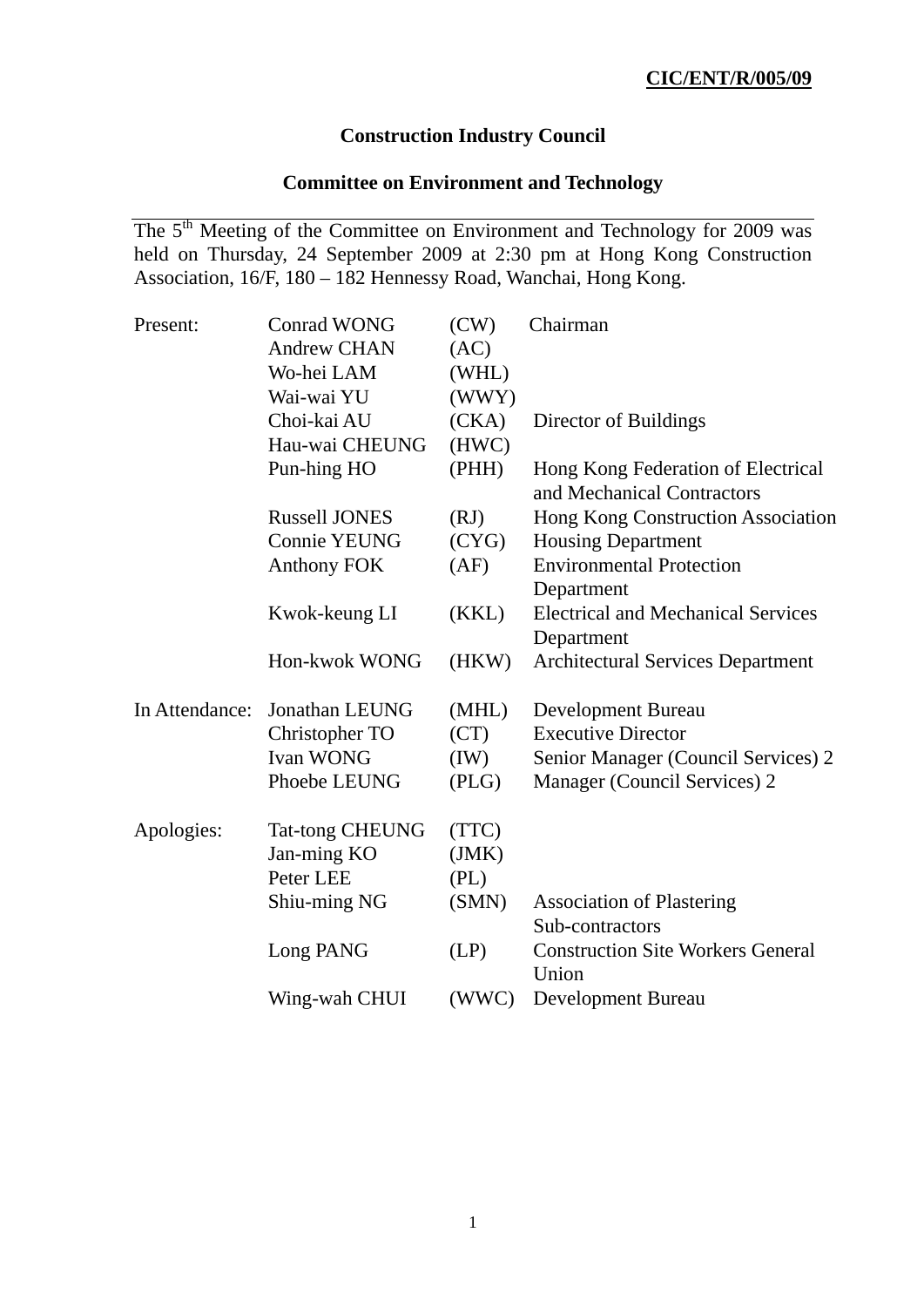# **PROGRESS REPORT**

#### **Action**

### 5.1 **Confirmation of the Progress Report of the Previous Meeting**

Members took note of Paper CIC/ENT/R/004/09 and confirmed the progress report of the  $4<sup>th</sup>$  meeting held on Thursday, 30 July 2009 at Hong Kong Construction Association.

### 5.2 **Matters Arising from the Previous Meeting**

5.2.1 Management of construction and demolition (C&D) materials

> RJ reported that the small and medium contractors and truck drivers as well as large developers were receptive to the implementation of trip-ticket system (TTS). Developers of smaller scale had reservations about voluntary implementation of the TTS. Members were briefed that the Buildings Department had issued a Practice Note on Construction and Demolition Waste recommending the adoption of the TTS in private works projects as a measure to control the C&D material disposal but the response was average. To widen the scope of implementation, the Government should consider imposing a requirement for implementing TTS on subvented projects. NGOs, property management companies and owners' corporations could also be encouraged to adopt the TTS in particular for their small-scale renovation works. Members also shared the view that more efforts should be made to promulgate the TTS in particular towards property owners instead of introducing legislative measure at this moment.

> Members noted that contractors in general supported the installation of Global Positioning System (GPS) to combat fly-tipping and land filling activities. However, some pilot projects would be required to ascertain the effectiveness of the system.

5.2.2 Task Force on Research Activities – initial recommendation

Discussed under Agenda item 5.4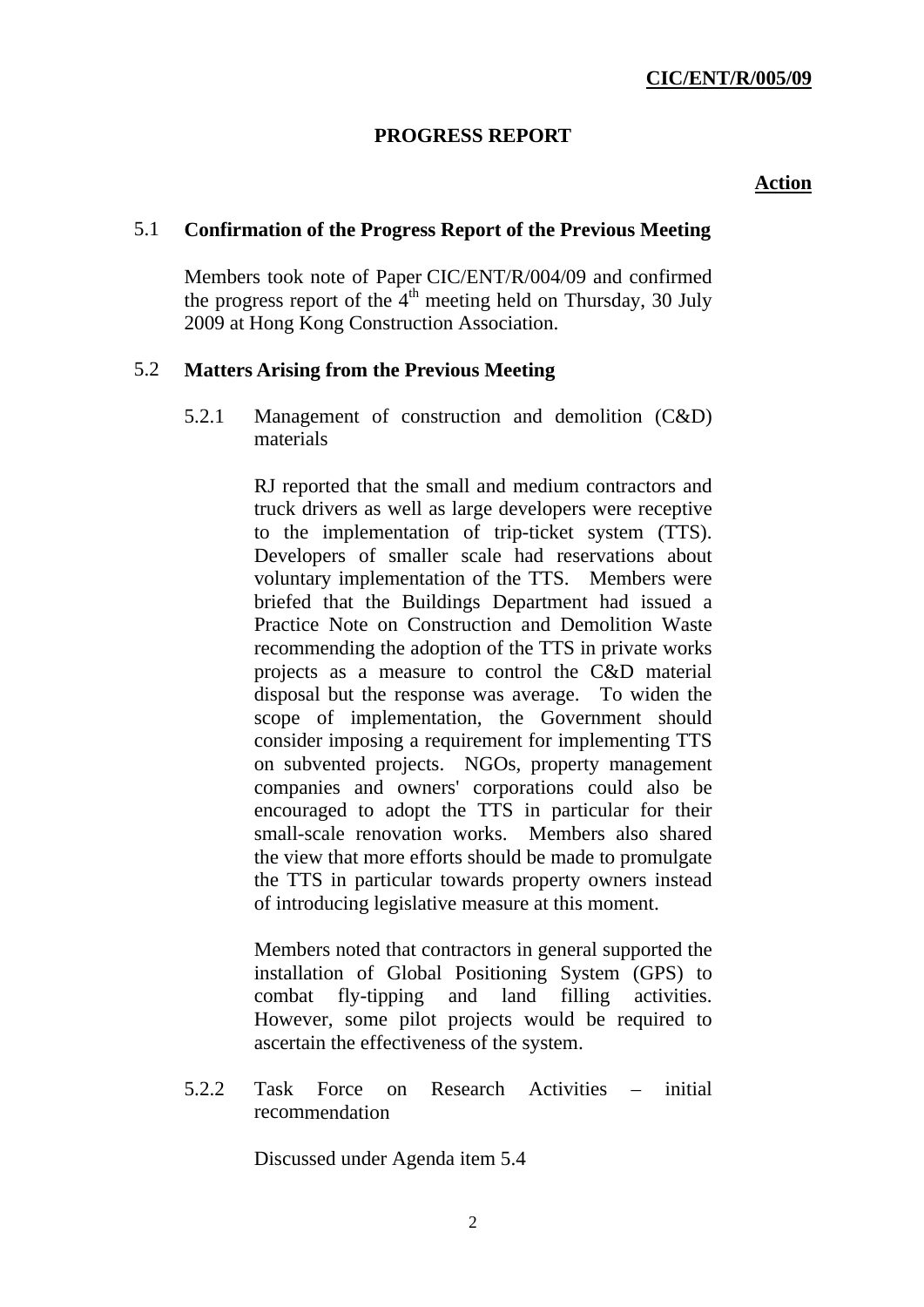| 5.2.3 |  | Guidelines on Trip-ticket System |  |
|-------|--|----------------------------------|--|
|-------|--|----------------------------------|--|

The Development Bureau would provide their comments on the draft Guidelines in due course and the Secretariat would prepare the revised draft for Members' further discussion. **DEVB CIC Secretariat** 

5.2.4 Non-financial sponsor of First International Conference on Sustainable Urbanization

> The CIC at its meeting held on 28 August 2009 accepted the invitation to be the non-financial sponsor of the Conference.

# 5.3 **Publication of Position Paper on Review of Local Construction Standards**

Members took note of Paper CIC/ENT/P/025/09.

As advised by Members, the Secretariat would elaborate the following points in the summary report:

- (a) the types of developments included in the review; and
- (b) the co-ordination work of the CIC with regard to the changes of construction standards.

The revised summary report would be circulated for Members' further comments before submission to the CIC. **CIC Secretariat** 

#### 5.4 **Update on Task Force on Research Activities**

Members took note of Paper CIC/ENT/P/026/09. In the absence of some Task Force members, the Chairman decided to defer the deliberation of the CIC research strategies to the next Committee meeting. Meanwhile, the Secretariat would arrange a Task Force meeting to discuss the concerns on research funding.

**CIC Secretariat** 

# 5.5 **Update on Task Force on Adhesion Technologies for External Wall Tiles**

Members took note of Paper CIC/ENT/P/027/09.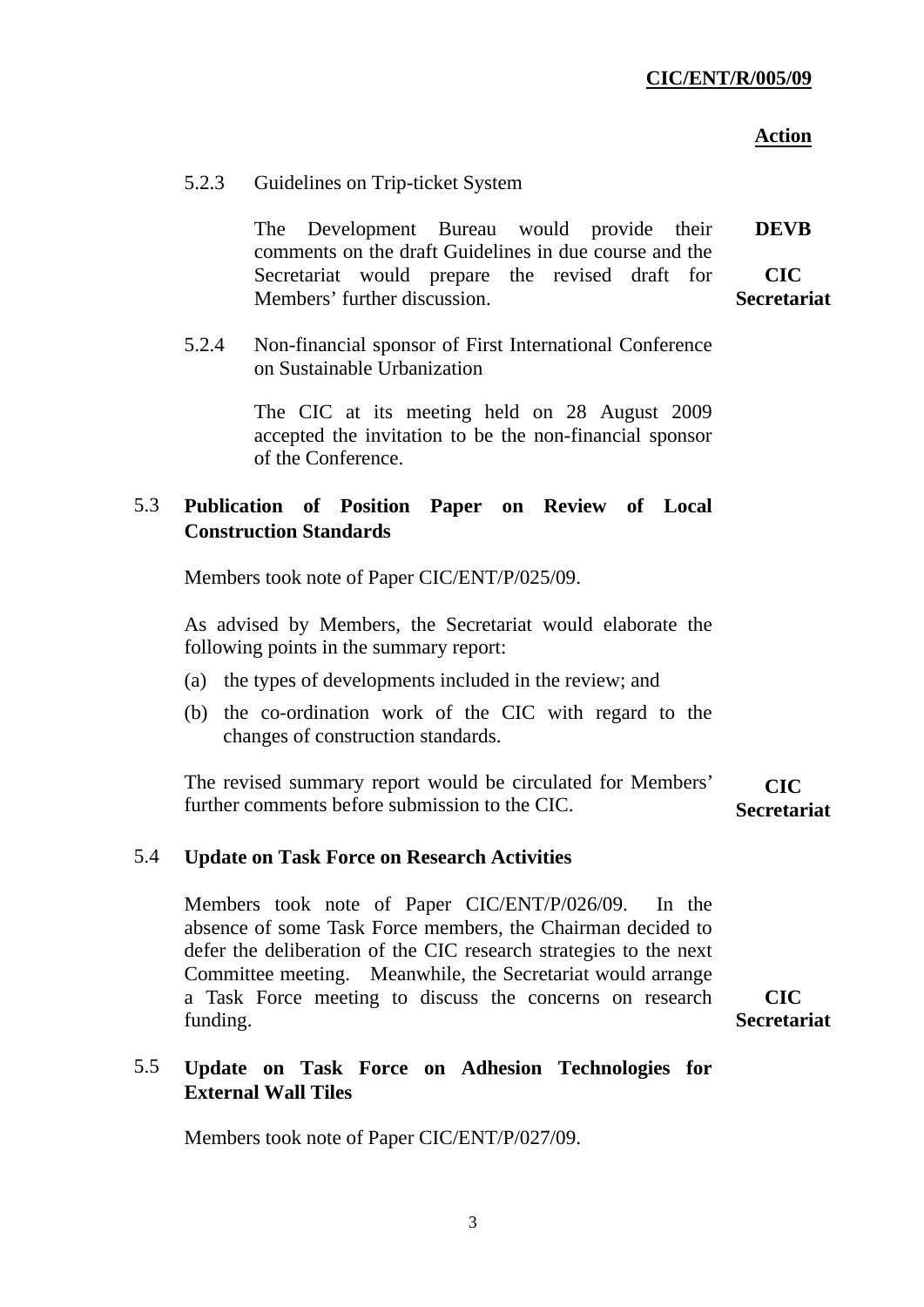As the consultant study would produce a practice guide on adhesion technologies for external wall tiles, the CIC might be subject to liability for damages caused by such use by the industry. Members agreed that the CIC should seek legal advice to assess its liability arising from publishing recommended technologies or measures for the use by the construction industry. Where appropriate, the CIC should take out insurance policies to mitigate the associated risks. Alternatively, the research results could be passed to the Buildings Department for promulgation in practice note should the research results be acceptable to the Buildings Department for adoption as regulatory guidelines and/or advice on good practice.

For the assignment brief, a Member opined that it might not be necessary to limit the study to high-rise buildings as the same technologies might also be applicable to low-rise buildings. Moreover, it would be inflexible to request the consultant to set out a cap on building height for the use of external wall tiles. Instead, the consultant should be allowed to propose adhesion technologies and fixing methods for external wall tiles, with or without a height limit. Members also expected the consultancy to be led by a research team with substantial practical experience in the local construction industry and hence pre-qualification of consultants might be required.

A Member commented that the term "qualification" in the assignment brief should be more specific when requesting members of the research team to possess "at least 5-year post-qualification experience".

# 5.6 **Task Force on River Sand Substitutes Research**

Members took note of the Paper CIC/ENT/P/028/09 and supported to set up the Task Force on River Sand Substitutes Research.

Although some Members advised that the proposed substitutes should be compliant with the prevailing ordinances, regulations and design codes used in Hong Kong, Members were of a general view that some new products might deserve consideration. If the new products were found to be feasible for adoption, corresponding compliance standards or regulations could then be derived.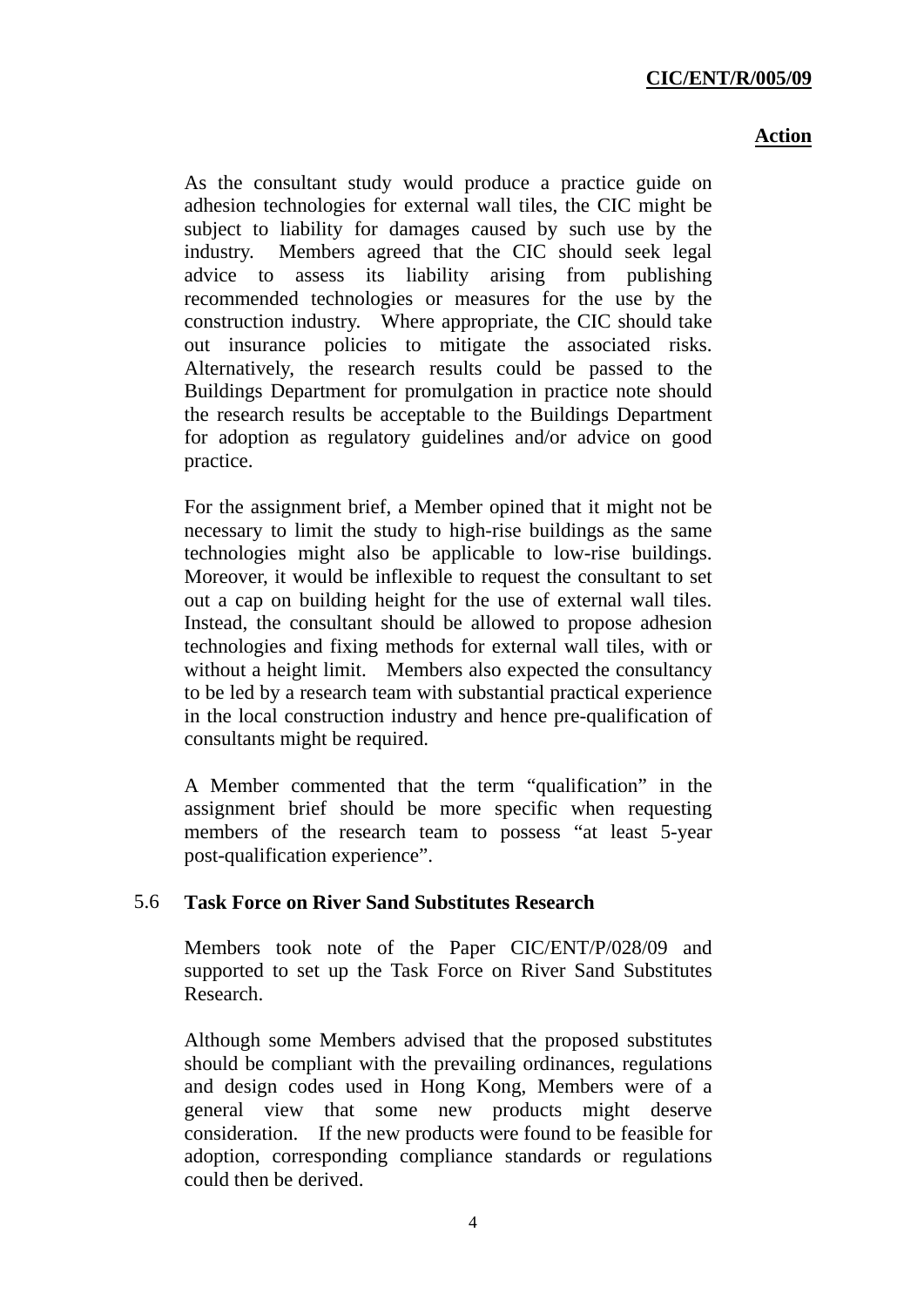### 5.7 **Status Update on Work Plan**

Members took note of the Paper CIC/ENT/P/029/09.

*[AC left the meeting at this juncture.]* 

The Secretariat reported that Development Bureau (DEVB) had put forward a request to the CIC to promote sustainable construction through a number of areas:

- (a) Promotion of Waste Management Plans to minimize the generation of C&D materials at different stages of construction, on-site sorting and trip-ticket system;
- (b) Promoting installation of mechanical truck covers;
- (c) Promoting the use of green/ recycled materials and products; and
- (d) Promoting site cleanliness and hygiene.

A Member pointed out that "promoting green construction process" would be a good initiative to cover the above items (a) and (d). Members also exchanged views on the work of the Committee in other areas for 2010 and identified the following possible tasks:

- (a) Conducting feasibility studies on the use of Radio-frequency identification (RFID) tags on construction materials for inventory control and management;
- (b) Conducting feasibility studies on harmonising the numbering system for construction materials;
- (c) Collaborative use of RFID and GPS for tracking the movements of C&D dump trucks; and
- (d) Conducting a study on methodology for auditing the carbon emissions of construction materials.

The Secretariat would prepare a work plan for Members' further discussion at the next meeting. **CIC Secretariat** 

# 5.8 **Any Other Business**

Nil.